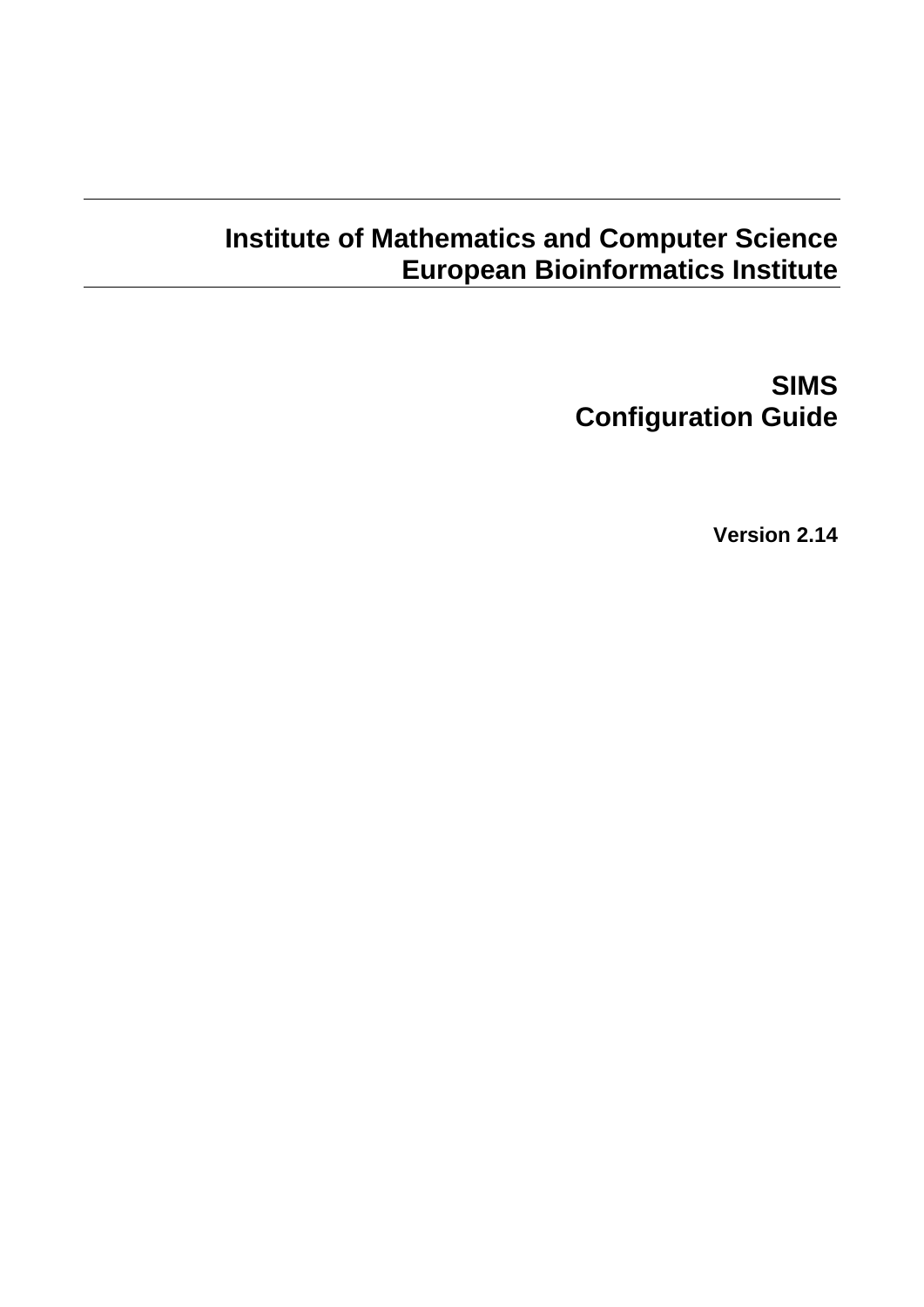# **Table of Contents**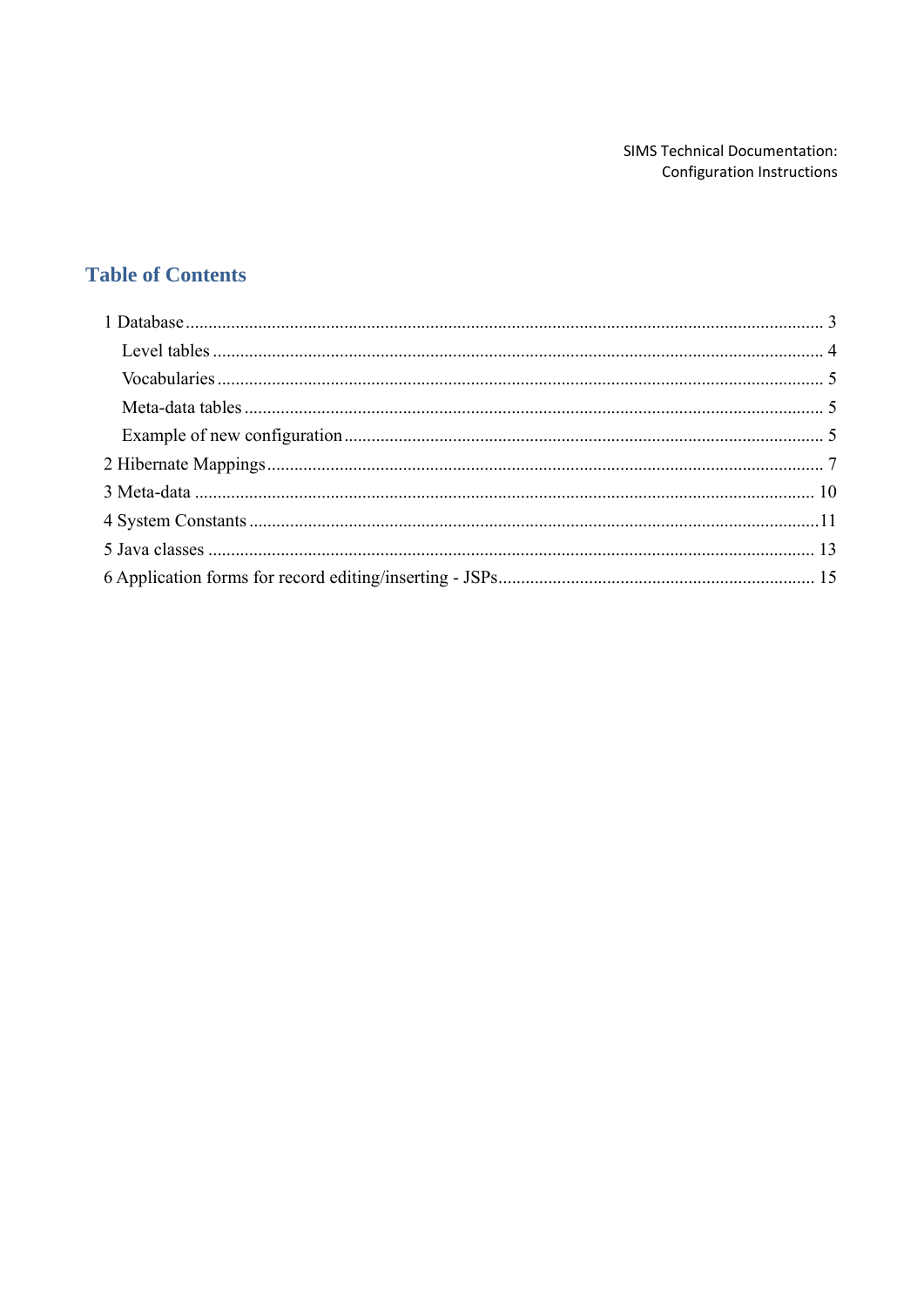### *1 Database*

SIMS DB is based on three-level architecture: Bottom level (*a3\_samples*)  $\rightarrow$  Middle level (*a2\_visits*)  $\rightarrow$  Top level (*a1\_persons*). In the following text these tables are referenced as "level tables". There is a meta-data table associated with each level table: Top meta-data table (*a1\_person\_meta\_data*), Middle meta-data table (*a2\_visit\_meta\_data*), Bottom meta-data table (*a3\_sample\_meta\_data*). In the following text these tables are referenced as "meta-data tables".

See Figure 1 Default SIMS DB configuration.



*Figure 1 Default SIMS DB configuration*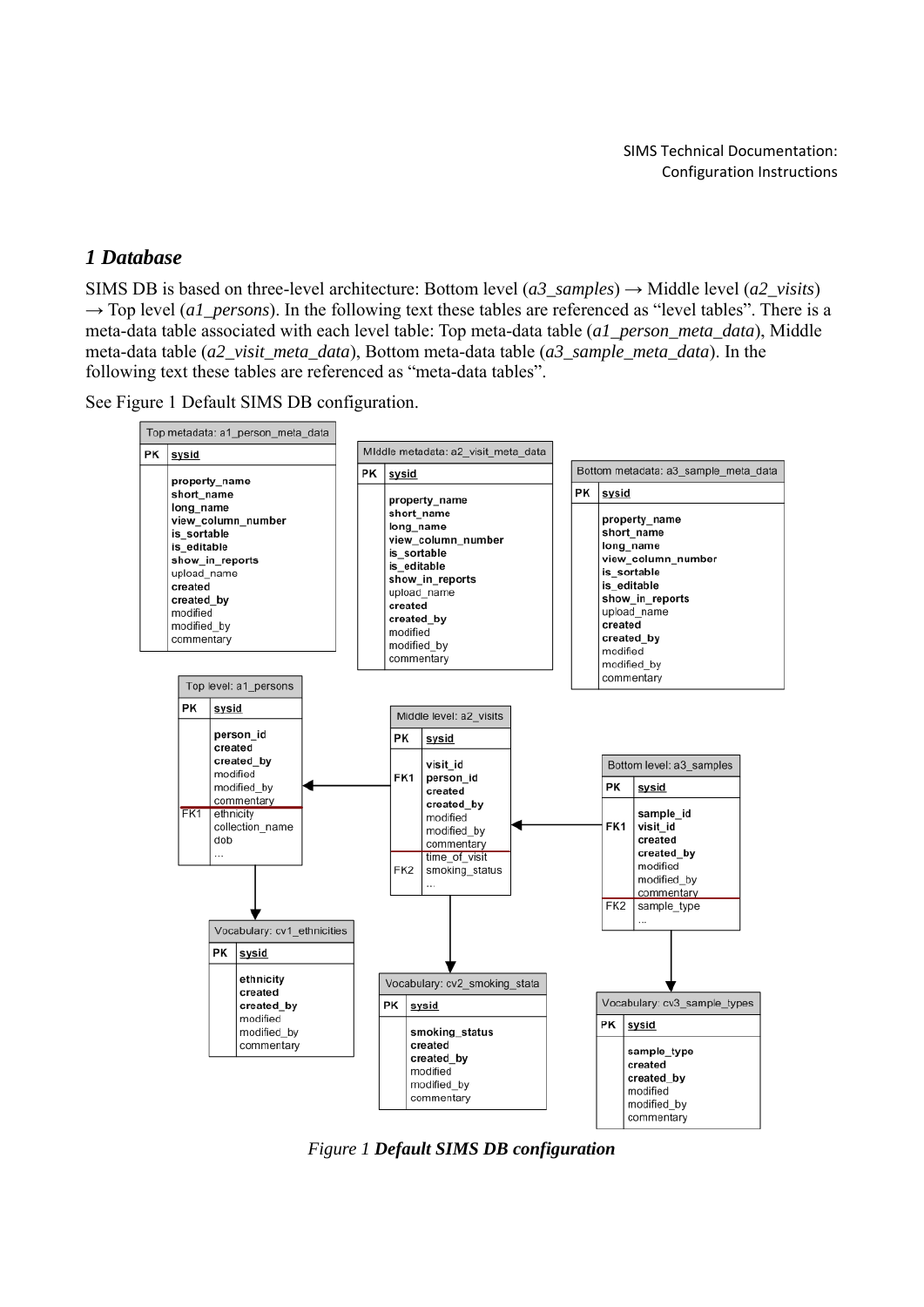All changes in SIMS configuration start at database. It is possible to change level table name and attributes (to delete, to add new, to rename attributes).

# **Level tables**

There are following mandatory attributes for each of the three mentioned level tables:

| <b>Attribute</b>                       | <b>Type</b>                    | <b>Description</b>                                           |
|----------------------------------------|--------------------------------|--------------------------------------------------------------|
| sysid                                  | bigint                         | Internal record identificator. Not null.                     |
| a <level><name> id</name></level>      | character<br>varying $(400)$   | External record identificator. Not null.                     |
| <previous level="" name=""></previous> | character<br>varying(400)      | If not Top level. Reference to the previous level. Not null. |
| created by                             | <b>Bigint</b>                  | SIMS user who created the record. Not null.                  |
| modified by                            | <b>Bigint</b>                  | SIMS user who last modified the record                       |
| created                                | timestamp without<br>time zone | Record creation date and time. Not null.                     |
| modified                               | timestamp without<br>time zone | Last record modification date and time.                      |
| commentary                             | Text                           | Comment in free text format                                  |
| owner_group                            | bigint                         | SIMS user group that this record belongs to                  |
| technology                             | bigint                         | The collection that this record belongs to                   |
| is pending                             | bigint                         | Record status in case of transfer                            |
| batch id                               | character<br>varying $(400)$   |                                                              |
| protocol files                         | character<br>varying $(400)$   |                                                              |
| data files                             | character<br>varying $(400)$   |                                                              |

# *Table 1 Level table*

Other level table attributes are optional and can be changed if needed. The following types of optional attributes are supported in SIMS:

| <b>SIMS</b><br>notation | Title   | <b>Description</b>                                                    |
|-------------------------|---------|-----------------------------------------------------------------------|
| IT                      | Integer | Integer is a <i>bigint</i> datatype in PostgreSQL                     |
| ST                      | String  | String is <i>character varying</i> (400) datatype in PostgreSQL       |
| DT                      | Date    | Date is " <i>timestamp without time zone</i> " datatype in PostgreSQL |
| <b>FT</b>               | Float   | Float is <i>numeric</i> ( $20,5$ ) datatype in PostgreSQL             |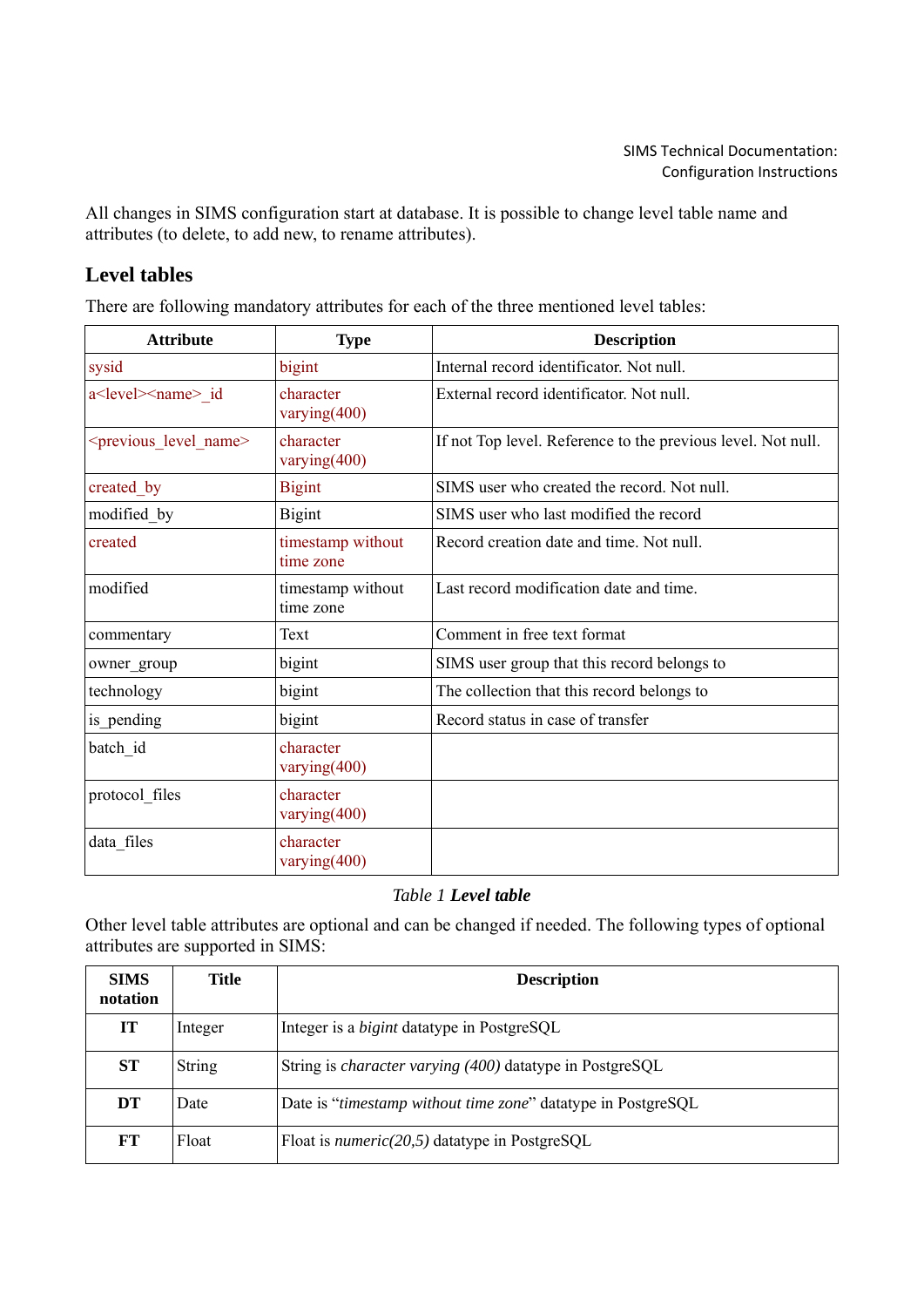| <b>VT</b>  | Vocabulary                      | Vocabulary is not the real type of column, but "label" for the case when table's<br>column references to vocabulary (small table in DB with particular structure). This<br>type will be presented as list in SIMS forms with values from appropriate<br>vocabulary table. |
|------------|---------------------------------|---------------------------------------------------------------------------------------------------------------------------------------------------------------------------------------------------------------------------------------------------------------------------|
| <b>DVT</b> | Dependant<br>vocabulary         |                                                                                                                                                                                                                                                                           |
| <b>IVT</b> | ID<br>influencing<br>vocabulary |                                                                                                                                                                                                                                                                           |

### *Table 2 Types of attributes*

# **Vocabularies**

- 1. In the default configuration there are a lot of vocabulary tables all of them are named  $cv$ <level>  $\leq$ name> (example: "*cv3\_sample\_types*"). Level indicates that this table is referenced from main table of appropriate level (example: "*cv3\_sample\_transport\_conditions*" is referenced from table "*a3\_samples*").
- 2. In vocabularies that are named **cv0**  $\leq$  name are listed values for common promptings in SIMS forms.
- 3. Vocabularies that participate in ID generation have an extra column "*abbreviation"* (type *character varying(400)*). Such tables are named the same way.
- 4. Vocabularies with names **cv**<level>**m\_**<table name1>\_<table name2> indicate that this table is used to link together main vocabulary and dependant vocabulary (example: "*cv3m\_sample\_types\_sample\_subtypes*" links together entries from main vocabulary "*cv3\_sample\_types*" and dependant vocabulary "*cv3\_sample\_subtypes*").

**N.B.** Described here naming principles of tables in SIMS database are not required condition for system functioning. User can rename tables following other rules.

Described types of optional attributes are associated with columns of level tables using hibernate mappings and meta-data tables.

# **Meta-data tables**

Structure of meta-data tables can't be changed for normal SIMS functioning. However, context of metadata tables has to be changed together with changes in level tables.

# **Example of new configuration**

Let assumed that in new SIMS configuration Middle level table is renamed – *a2\_characteristics*, attribute *time\_of\_visit* is renamed into *measurement\_time* and number of attributes are added: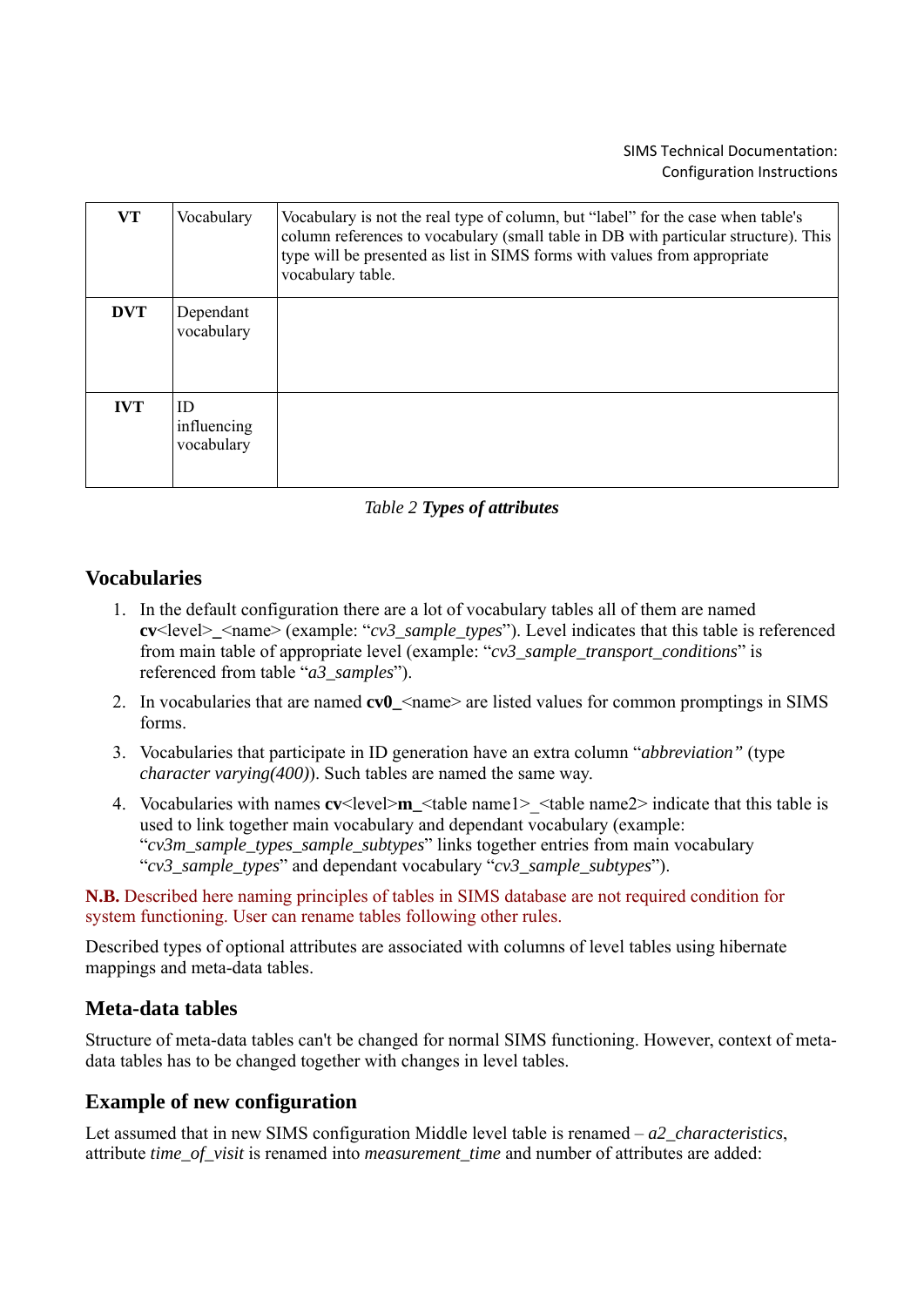*string\_characteristic* is **ST** attribute (see Table 2 Types of attributes), *integer\_characteristic* is **IT** attribute, *float\_characteristic* is **FT** attribute and *list\_characteristic* is **VT** attribute. Since new VT attribute has been added new vocabulary table is created (*cv2\_list\_values*) and new foreign key is created for Middle level table *a2\_characteristics*.

See Figure 2 Example of new SIMS DB configuration.





After changes in DB context of meta-data tables and hibernate mappings have to be changed in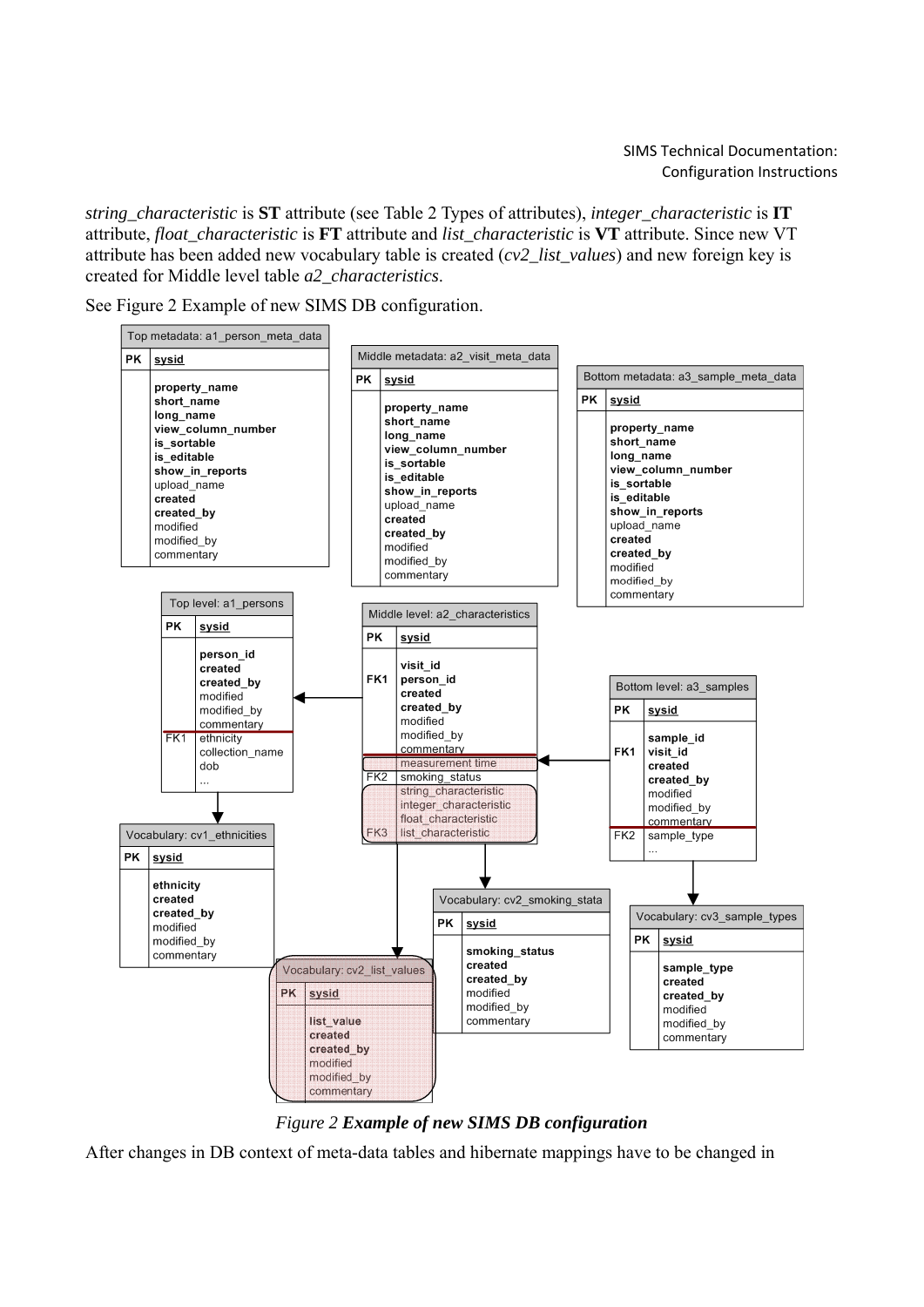appropriate way. See details in the following sections.

# *2 Hibernate Mappings*

Hibernate mapping has to be changed in appropriate way together with changes in structure of level tables. Besides, new Hibernate mapping files have to be created together with new vocabulary table.

- *1.* Top level appropriate mapping file is: */.../sims/hibernate/Top.hbm.xml*
- *2.* Middle level appropriate mapping file is: */.../sims/hibernate/Middle.hbm.xml*
- *3.* Bottom level appropriate mapping file is: */.../sims/hibernate/Bottom.hbm.xml*
- 4. Vocabulary's tables: */.../sims/hibernate/VT<number>.hbm.xml*
- 5. ID changing vocabularies mapping file: */.../sims/hibernate/IVT<number>.hbm.xml*
- 6. Dependant vocabularies mapping file: */.../sims/hibernate/DVT<number>.hbm.xml*

The changes can be divided into following parts:

**1. Table name.** If level or vocabulary table name has been changed then in the mapping file string *<class name="Top/Middle/Bottom" table="a1/2/3\_old name">* has to be changed: *<class name="Top/Middle/Bottom" table="a1/2/3\_new name">* 

In example of new DB configuration (Figure 2) Middle level table name *a2\_visits* has been changed to *a2\_characteristics*. In Hibernate mapping file */.../sims/hibernate/Middle.hbm.xml* the same change has to be done:

```
<class name="Middle" table="a2_characteristics">
```
# **2. Attributes.**

...

Attributes of level tables are mapped to appropriate types (ST, IT, FT, DT or VT) in Hibernate mapping files.

In example (Figure 2) attribute *time\_of\_visit* of table *a2\_characteristic* has been changed to *measurement\_time*.

In Hibernate mapping file */.../sims/hibernate/Middle.hbm.xml* the same change has to be done:

```
... 
<property name="dt01" column="measurement_time"/> 
...
```
Here dt01 means that this attribute has type DT and is first attribute (01) with DT type in Middle level table.

Mappings have to be added into Hibernate mapping file */.../sims/hibernate/Middle.hbm.xml* for all new attributes (changes are marked with red color):

```
<?xml version="1.0"?> 
<!DOCTYPE hibernate-mapping PUBLIC
```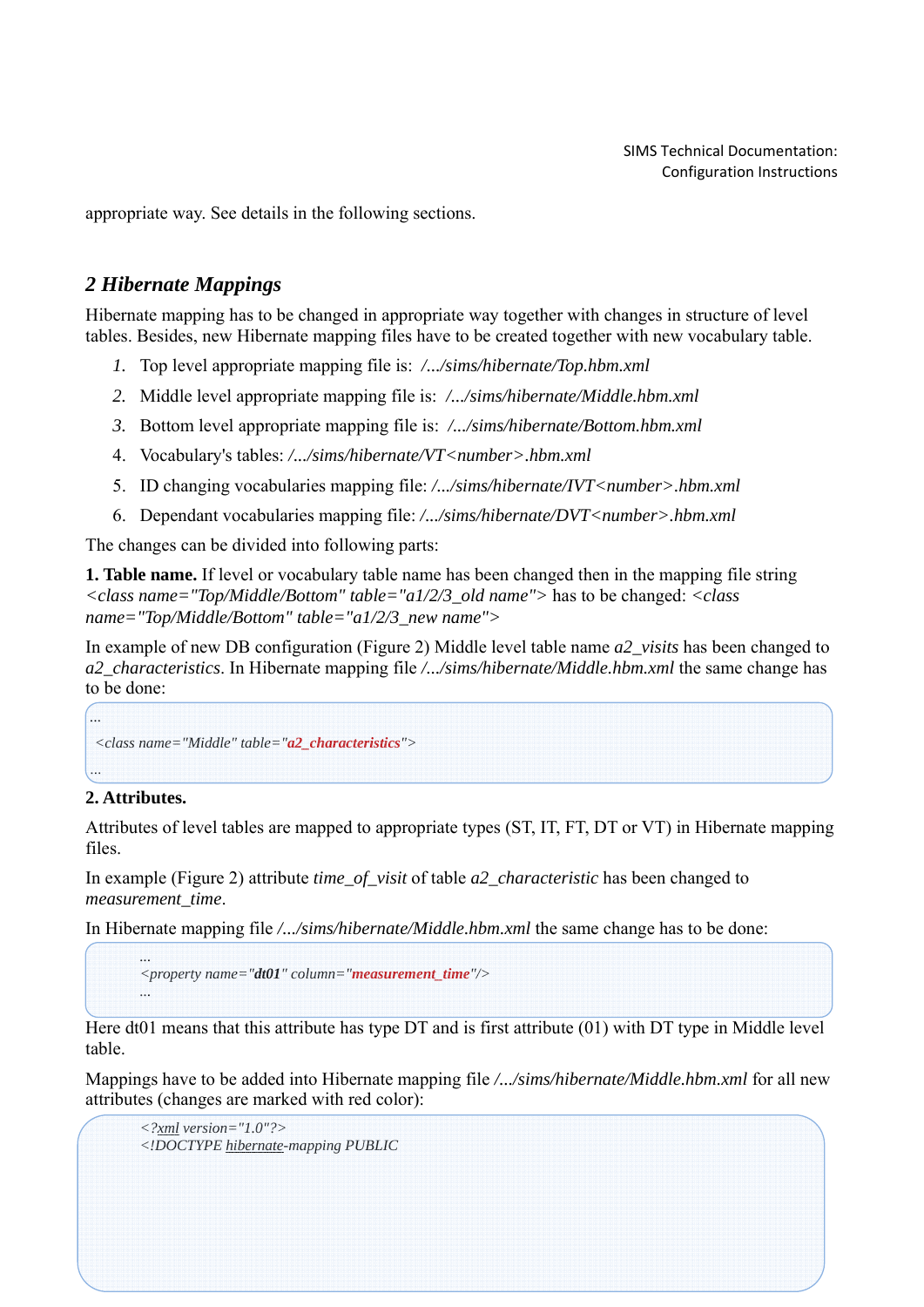```
 "-//Hibernate/Hibernate Mapping DTD 3.0//EN" 
         "http://hibernate.sourceforge.net/hibernate-mapping-3.0.dtd"> 
<hibernate-mapping 
         package="sims.hibernate"> 
         <class name="Middle" table="a2_characteristics"> 
                 <id name="id" column="sysid"> 
                         <generator class="native"/> 
                 </id> 
                 <property name="visibleName" column="visit_id" not-null="true"/> 
                 <many-to-one name="parent" column="person" not-null="true"/> 
                 <many-to-one name="creator" column="created_by" not-null="true"/> 
                 <many-to-one name="modifier" column="modified_by"/> 
                 <many-to-one name="technology" column="technology"/> 
                 <property name="createDate" column="created" not-null="true"/> 
                 <property name="modifDate" column="modified"/> 
                 <property name="protocolFiles" column="protocol_files"/> 
                 <property name="dataFiles" column="data_files"/> 
                 <property name="pendingX" column="is_pending"/> 
                 <property name="batchId" column="batch_id"/> 
                 <property name="comment" column="commentary"/> 
                 <bag name="aliquots" lazy="true" inverse="true" cascade="save-update"> 
                          <key column="from_visit"/> 
                          <one-to-many class="Bottom"/> 
                 </bag> 
<!-- configuration of integer types --> 
                 <property name="it01" column="age_first_myocardial_infarction"/> 
 ... 
                 <property name="it13" column="integer_characteristic"/> 
<!-- configuration of float types --> 
                 <property name="ft01" column="weight"/> 
 ... 
                 <property name="ft27" column="float_characteristic"/> 
<!-- configuration of string types --> 
                 <property name="st02" column="glucose_timing"/> 
 ... 
                 <property name="st23" column="string_characteristic"/> 
<!-- configuration of timestamp types --> 
                 <property name="dt01" column="measurement_time"/> 
<!-- configuration of cv types --> 
                 <many-to-one name="vt03" column="alcohol_status"/> 
 ... 
                 <many-to-one name="vt30" column="list_characteristic"/> 
<!-- configuration of cv types with identifiers--> 
                 <many-to-one name="ivt01" column="sample_type"/> 
<!-- the configurable part ends here --> 
         </class> 
</hibernate-mapping>
```
Changes that have been made in SIMS DB and Hibernate mapping files require also changes in systemConfig.xml file (see section "System Configuration"). Changes in java classes are only necessary if the maximum number of vocabulary tables (79) has been created. See in Section "Java classes".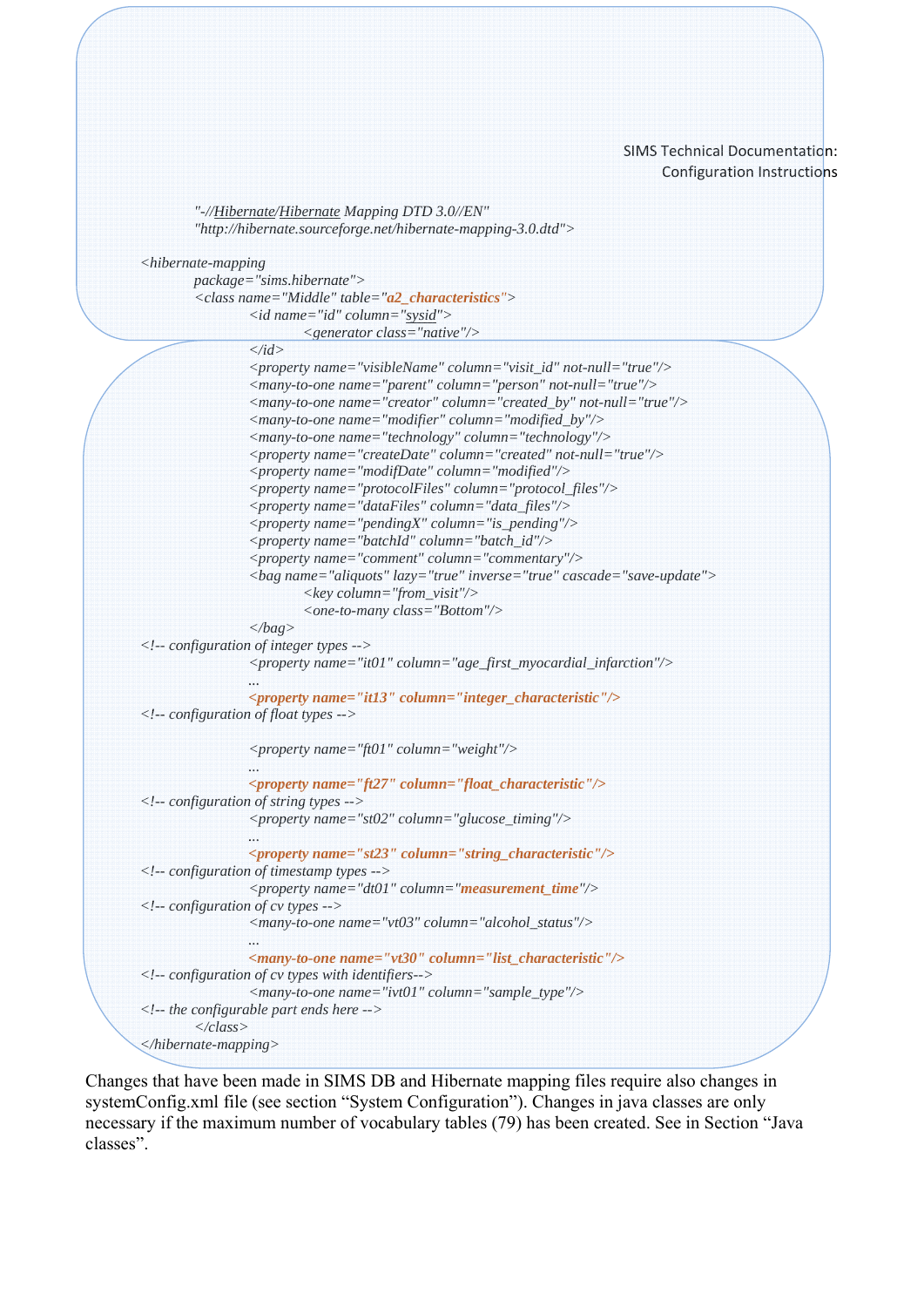### **2. New vocabulary table.**

New vocabulary table cv2 list values is created in example (Figure 2). This vocabulary is mapped as **vt30** in */.../sims/hibernate/Middle.hbm.xml* hibernate mapping file. In such a case new hibernate mapping file */.../sims/hibernate/VT30.hbm.xml* is needed:

| $\langle 2xml \, version = 'I.0'']$                                            |  |
|--------------------------------------------------------------------------------|--|
| hibernate-mapping PUBLIC</th <th></th>                                         |  |
| "-//Hibernate/Hibernate Mapping DTD 3.0//EN"                                   |  |
| "http://hibernate.sourceforge.net/hibernate-mapping-3.0.dtd">                  |  |
| <hibernate-mapping package="sims.hibernate"></hibernate-mapping>               |  |
| $\langle class name="VTS0" table="cv2_list_values"\rangle$                     |  |
| $\langle id \rangle$ name="id" column="sysid">                                 |  |
| $\leq$ generator class="native"/>                                              |  |
| $\langle \text{id} \rangle$                                                    |  |
| <property column="list_value" name="visibleName" not-null="true"></property>   |  |
| <many-to-one column="created_by" name="creator" not-null="true"></many-to-one> |  |
| <many-to-one column="modified_by" name="modifier"></many-to-one>               |  |
| <property column="created" name="createDate" not-null="true"></property>       |  |
| $\langle$ property name="modifDate" column="modified"/>                        |  |
| $\langle$ property name="comment" column="commentary"/>                        |  |
| $\langle class \rangle$                                                        |  |
| $\langle$ hibernate-mapping>                                                   |  |

### 3**. New ID influencing table**

The mapping file for a table that influences ID generation is very similar to a regular vocabulary table mapping file. Example table cv2\_sample\_type contains the additional column "abbreviation" that is needed in creating ID. This vocabulary is mapped as **ivt01** in */.../sims/hibernate/Middle.hbm.xml*  hibernate mapping file. Corresponding hibernate mapping file is */.../sims/hibernate/IVT01.hbm.xml* that contains:

| $\langle 2xml \, version = "1.0" ? \rangle$                     |  |
|-----------------------------------------------------------------|--|
| hibernate-mapping PUBLIC</td <td></td>                          |  |
| "-//Hibernate/Hibernate Mapping DTD 3.0//EN"                    |  |
| "http://hibernate.sourceforge.net/hibernate-mapping-3.0.dtd">   |  |
| $\langle$ hibernate-mapping package="sims.hibernate">           |  |
| $\langle class name='IVTOI'' table='cv2 sample types'' \rangle$ |  |
| $\langle$ id name="id" column="sysid">                          |  |
| $\leq$ generator class="native"/>                               |  |
| $\langle \text{id} \rangle$                                     |  |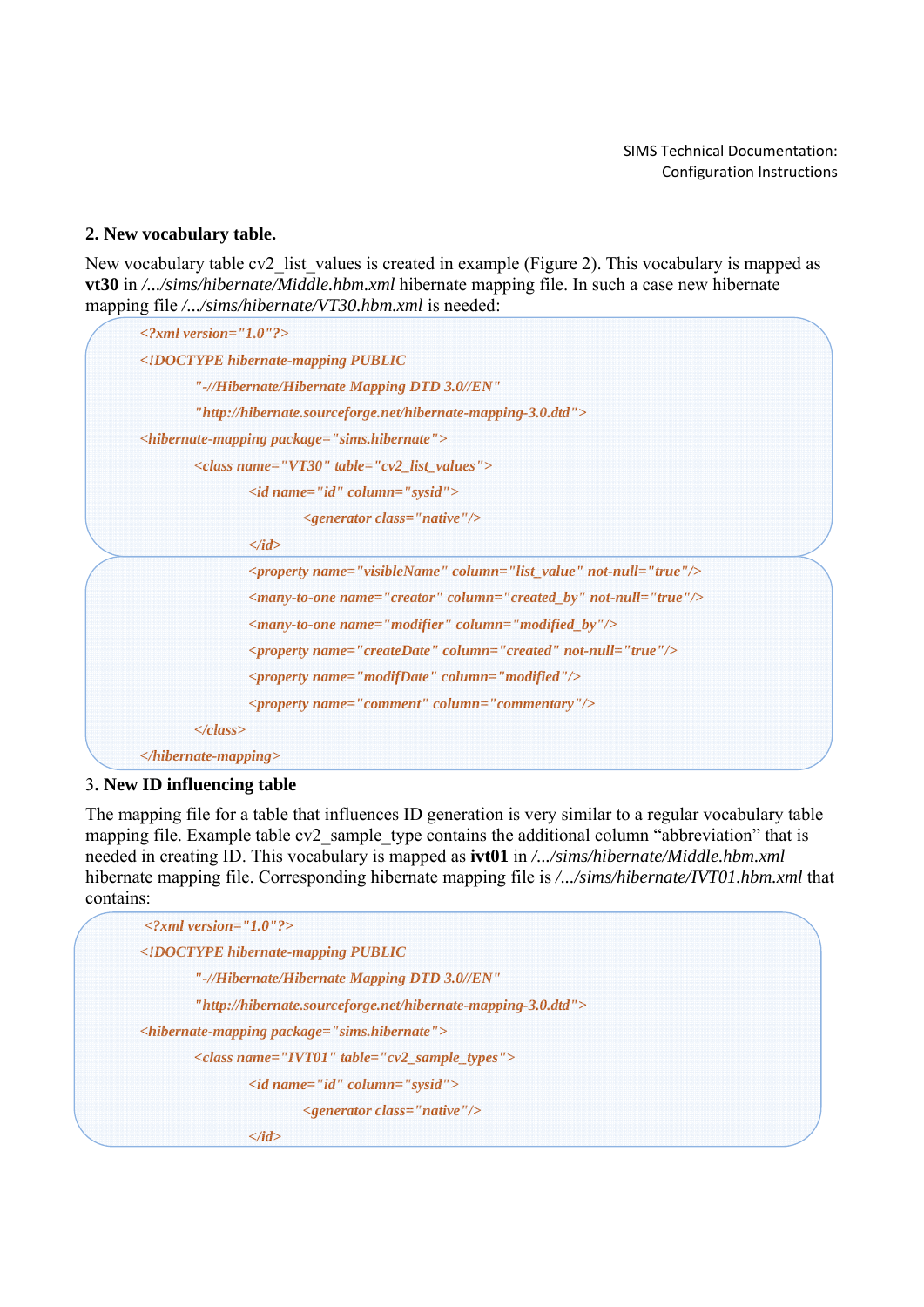

### 4. **New dependency**

In the example we have a table cv3m\_sample\_type\_sample\_subtype that defines which subtype entries correspond to which type entries. Mapping file for it is */.../sims/hibernate/DVT01.hbm.xml* and contains:

| $\langle 2xml \, version = "1.0"2 \rangle$                                                     |
|------------------------------------------------------------------------------------------------|
| hibernate-mapping PUBLIC</td                                                                   |
| "-//Hibernate/Hibernate Mapping DTD 3.0//EN"                                                   |
| "http://hibernate.sourceforge.net/hibernate-mapping-3.0.dtd">                                  |
| <hibernate-mapping package="sims.hibernate"></hibernate-mapping>                               |
| <class name="DVT01" table="cv2m_sample_types_sample_subtypes"></class>                         |
| $\langle id \text{ name} = "id" \text{ column} = "sysid" \rangle$                              |
| $\leq$ generator class="native"/>                                                              |
| $\langle \text{id} \rangle$                                                                    |
|                                                                                                |
| <many-to-one class="VT16" column="sample_subtype" name="client" not-null="true"></many-to-one> |
| <many-to-one column="created_by" name="creator" not-null="true"></many-to-one>                 |
| $\langle$ many-to-one name="modifier" column="modified_by"/>                                   |
| $\langle$ property name="createDate" column="created" not-null="true"/>                        |
| $\langle$ property name="modifDate" column="modified"/>                                        |
| <property column="commentary" name="comment"></property>                                       |
| $\langle class \rangle$                                                                        |
| $\langle$ hibernate-mapping>                                                                   |

In this example the same table that influences the generated ID also has a dependant table. It is not mandatory. It is possible to have a vocabulary table that has a dependant but does not influence the generated ID and vice versa.

# *3 Meta-data*

Meta-data can be changed from SIMS interface (Admin Tables) or by using DB tables: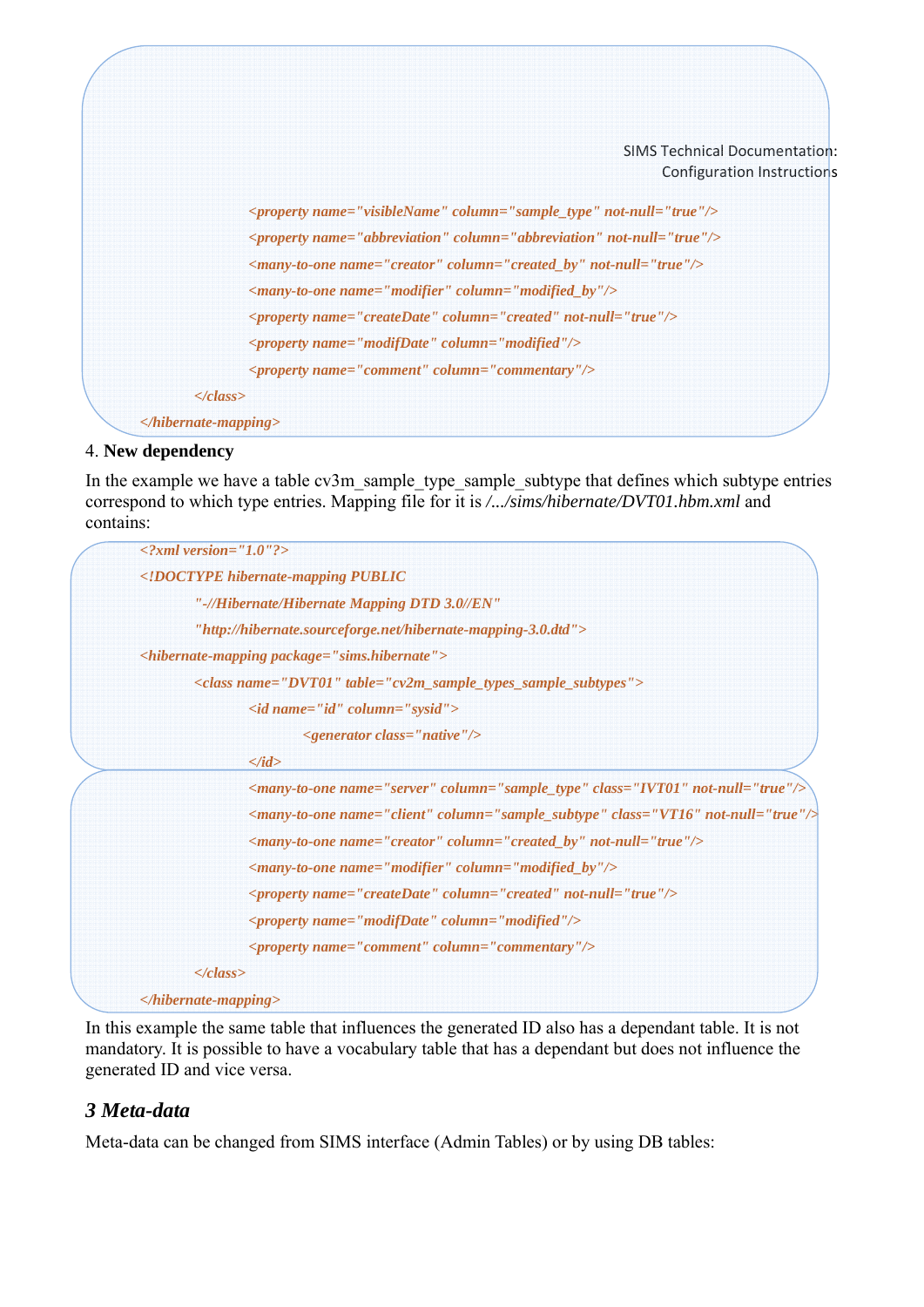*a1\_person\_meta\_data, a2\_visit\_meta\_data, a3\_sample\_meta\_data* in default configuration.

The structure of meta-data tables have to remain as it is for normal SIMS functioning. However, values have to correspond to desirable SIMS configuration.

In example (Figure 2) attribute *time\_of\_visit* of table *a2\_characteristic* has been changed to *measurement time and number of new attributes has been added. In such a case context of meta-data* table for Middle level has to be changed (new records are colored with red and bold, changed parts are colored red):

| <b>Property</b><br>name | <b>Short name</b>    | Long name                               | <br><b>Upload name</b>        |
|-------------------------|----------------------|-----------------------------------------|-------------------------------|
| $\cdots$                |                      |                                         |                               |
| dt01                    | Measurement<br>time  | Measurement time                        | Time of measurement           |
| $\cdots$                |                      |                                         |                               |
| it13                    | <b>Integer Value</b> | <b>Integer</b><br><b>Characteristic</b> | <b>Integer Characteristic</b> |
| ft27                    | <b>Float Value</b>   | <b>Float Characteristic</b>             | <b>Float Characteristic</b>   |
| st23                    | <b>String Value</b>  | <b>String</b><br><b>Characteristic</b>  | <b>String Characteristic</b>  |
| vt30                    | <b>List Value</b>    | List                                    | List                          |
| ivt01                   | <b>Type</b>          | <b>Type</b>                             | <b>Type</b>                   |

*Table 3 Context of meta-data table*

Values of attributes **short name**, **long name** and **upload name** will be used in SIMS forms.

# *4 System Constants*

There are several constants that need to be specified. These are kept in /conf/systemConst.xml file. The file begins with an opening tag:

*<SIMS\_Constants version="1.17">* 

There are upload names for static fields:

```
<UploadNames>
```
*<UploadName column="visibleName" upload="ID"/>* 

*<UploadName column="comment" upload="COMMENT"/>* 

*<UploadName column="dataFiles" upload="DATA\_F"/>* 

*<UploadName column="protocolFiles" upload="SUPP\_F"/>* 

*<UploadName column="dataFilesType" upload="DF\_TYPE"/>* 

*<UploadName column="protocolFilesType" upload="SF\_TYPE"/>* 

*<UploadName column="createDate" upload=""/>*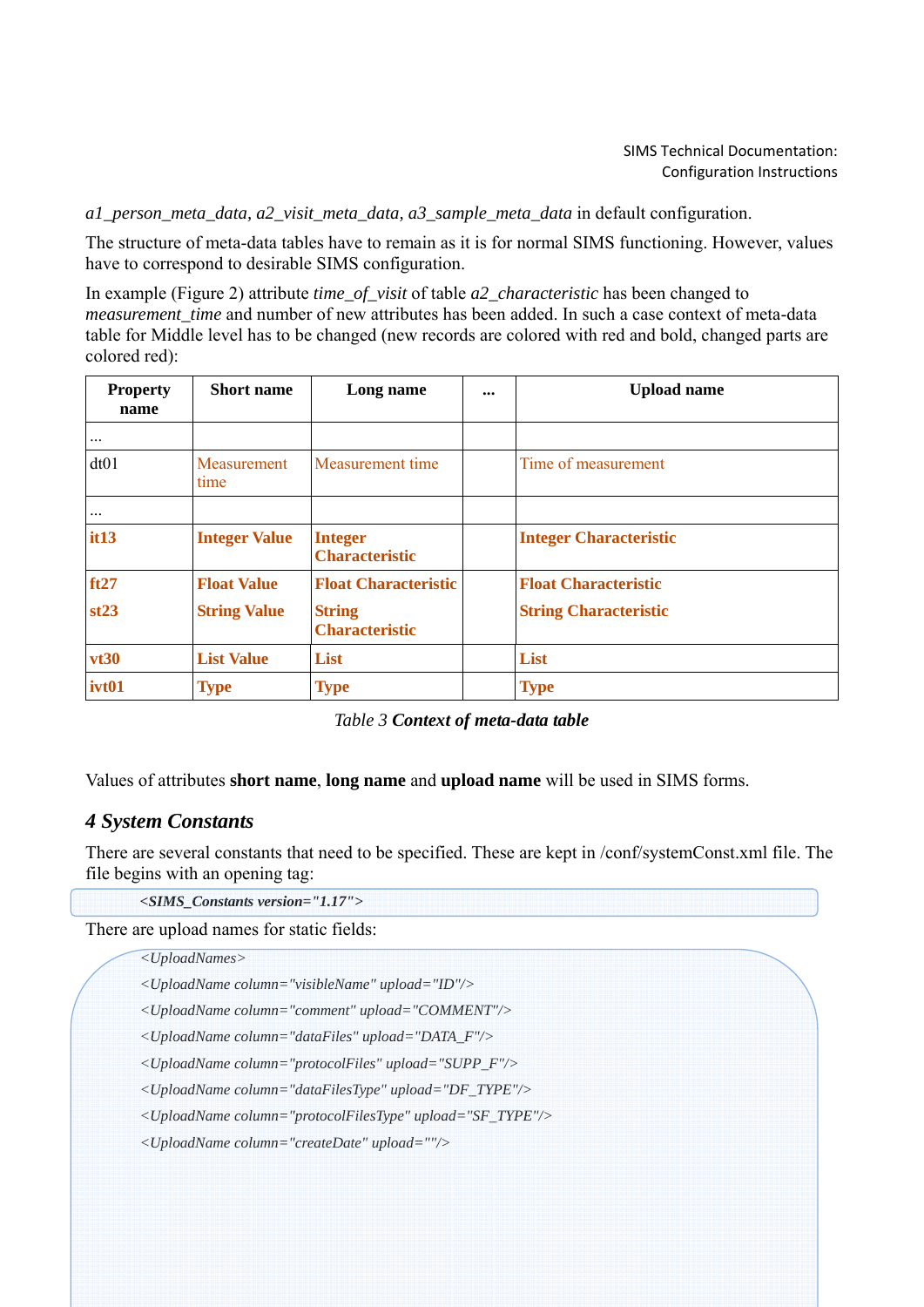*<UploadName column="creator" upload=""/>* 

- *<UploadName column="modifDate" upload=""/>*
- *<UploadName column="modifier" upload=""/>*
- *</UploadNames>*

**This is where you would change the level names of the application.** Below each of the names of the three levels of the application are the numbers of each type of fields in that level. You should check that the number of entries in the corresponding level mapping file match the ones provided in this file:

```
<MainNames> 
<Bottom plural="Aliquots" singular="Aliquot" prefix="Aliquot." 
  string_numb="1" integer_numb="0" float_numb="2" date_numb="2"/> 
<Middle plural="Characteristics" singular="Characteristic" prefix="Characteristic." 
  string_numb="3" integer_numb="0" float_numb="0" date_numb="1"/> 
<Top plural="Persons" singular="Person" prefix="Person." 
  string_numb="2" integer_numb="6" float_numb="4" date_numb="5"/> 
</MainNames>
```
There is also a list of all the vocabularies. The seq numb value must correspond to the value of VTxx.hbm.xml file of the corresponding vocabulary. The table and item values are going to be used in the application.

*<Vocabularies> <Vocabulary seq\_numb="01" table="Aliquot Concentration units" item="Concentration unit"/> … <Vocabulary seq\_numb="29" table="Sample subtypes" item="Sample subtype"/> <Vocabulary seq\_numb="30" table="Sample transport conditions" item="Sample transport condition"/> </Vocabularies>* 

The tables that will influence the generation of IDs are configured separately. First there is a list of the table mappings similar to that of vocabularies above.

*<Identificies> <Identificy seq\_numb="1" table="Sample timings" item="Sample timing"/> </Identificies>* 

Then the desired structure of the generated ID is defined. The level of the ID in question is defined, static strings (s1, s2) are defined, which table to be used (ivt1), and what counter (numbers or letters) (ptype).

```
 <IdStructure> 
  <Middle s1="-" ivt1="1" s2="" ptype="1"/> 
 </IdStructure>
```
Table dependencies are configured as follows. Again, the seq\_numb corresponds to the number of DVTxx.hbm.xml file. The name of the dependency table, independent and dependent will be used in the application. And the names of the mapping files of the related vocabularies have to be provided.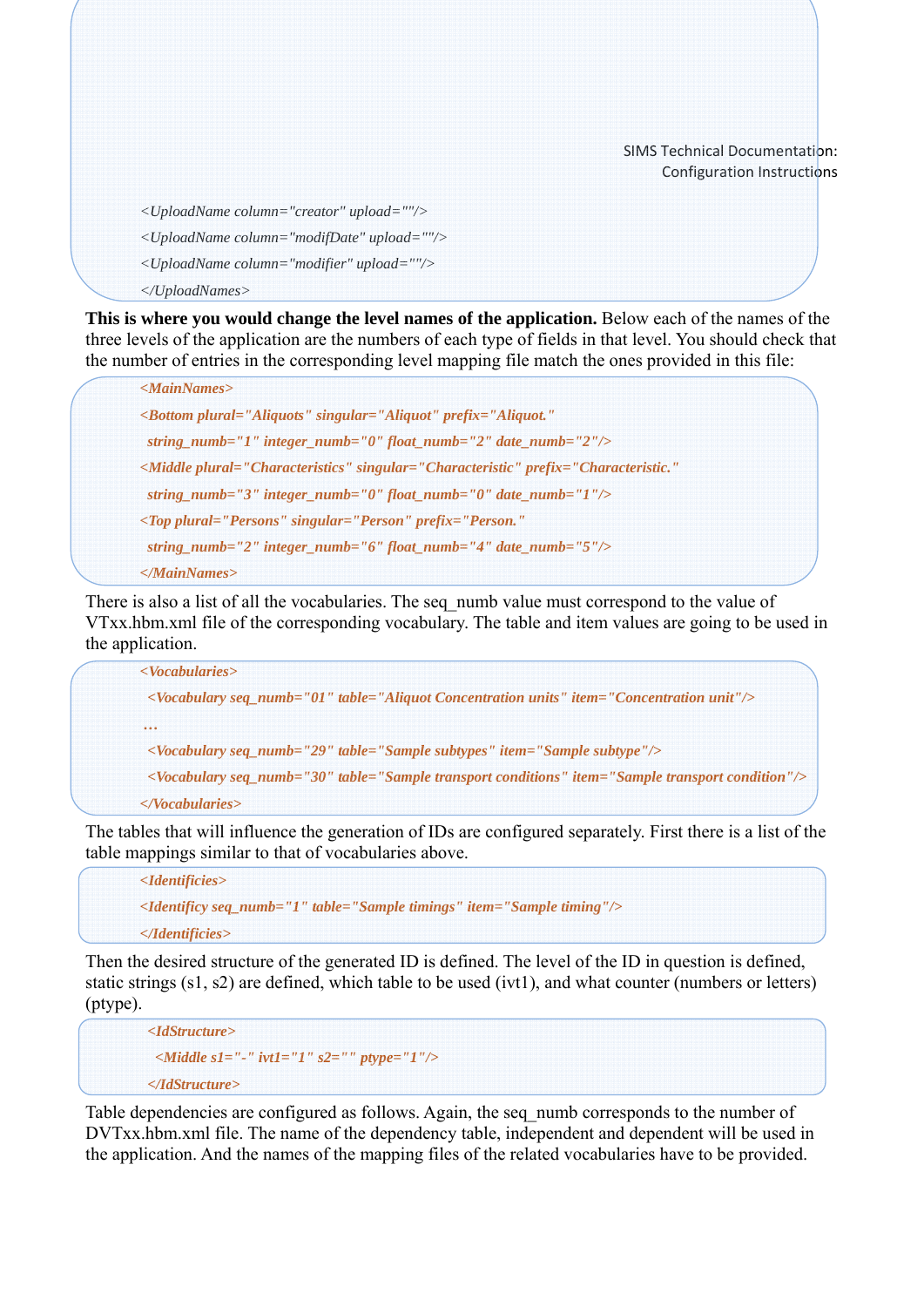In this example the independent table is the same one that participates in ID generation. It is not mandatory; the independent table can be any of the other vocabularies, as linked in the data base.

*<Dependencies> <Dependency seq\_numb="1" table="Sample type and subtype" independent="Type" dependent="Subtype" independent\_class="IVT01" dependent\_class="VT16"/> </Dependencies>* 

The file ends with a closing tag.

*</SIMS\_Constants>* 

This file is read by the application only once at startup. For any changes thereafter to take place the application needs to be reloaded by Tomcat server.

# *5 Java classes*

In the current version it is very unlikely that you would have to edit and recompile Java classes. Java classes have to be changed when there is more than maximum number of attributes of some particular type in new configuration. In the current version the maximum number of string, integer, float, date and vocabulary types is 79, maximum number of ID related vocabularies and maximum number of vocabulary dependencies is 9. If your configuration requires more, then you have to edit source files and recompile.

In such case following classes have to be changed:

- 1. *sims/hibernate/Top.java* (if first level table is changed: *a1\_persons* in default configuration),
- 2. *sims/hibernate/Middle.java* (if second level table is changed: *a2\_vists* in default configuration),
- 3. *sims/hibernate/Bottom.java* (if third level table is changed: *a3\_samples* in default configuration)
- 4. *sims/hibernate/VTxx.java* (if more than 79 vocabularies are configured).

In example (Figure 2) float type is exceeded default maximum **ft27** (maximum is 26) and vocabulary type is exceeded default maximum **vt30** (maximum is 29).

### **2. Middle.java**

Also java class *sims/hibernate/Middle.java* has to be changed (changes/new code is colored with red) and recompiled:

```
package sims.hibernate; 
... 
... 
//---------- Float parameters 
    private Double ft01; 
    public Double getFt01() {
```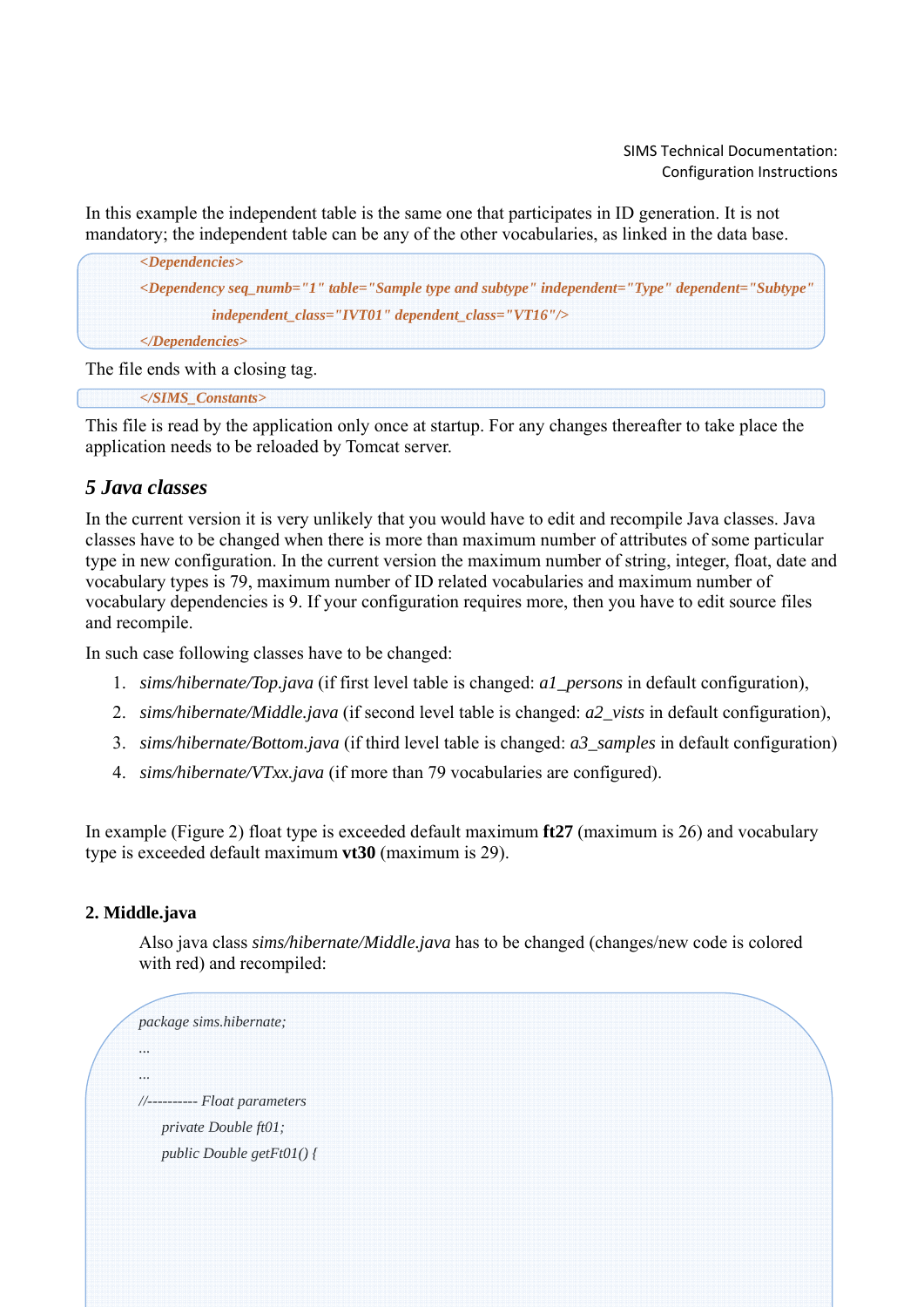```
 return ft01; 
     } 
     public void setFt01(Double val) { 
          ft01 = val; 
     } 
     ... 
     private Double ft27; 
     public Double getFt27() { 
          return ft27; 
     } 
     public void setFt27(Double val) { 
          ft27 = val; 
     } 
... 
//---------- vocabularies 
   private VT01 vt01; 
   public VT01 getVt01() { 
     return vt01; 
    } 
   public void setVt01(VT01 val) { 
         vt01 = val; 
    } 
   ... 
   private VT30 vt30; 
   public VT30 getVt30() { 
         return vt30; 
   } 
   public void setVt30(VT29 val) { 
         vt30= val; 
    }
```
# **3. VT30.java**

*...* 

New class *sims/hibernate/VT30.java* has to be created and compiled for new vocabulary:

*package sims.hibernate; public final class VT30 extends Persistent { }*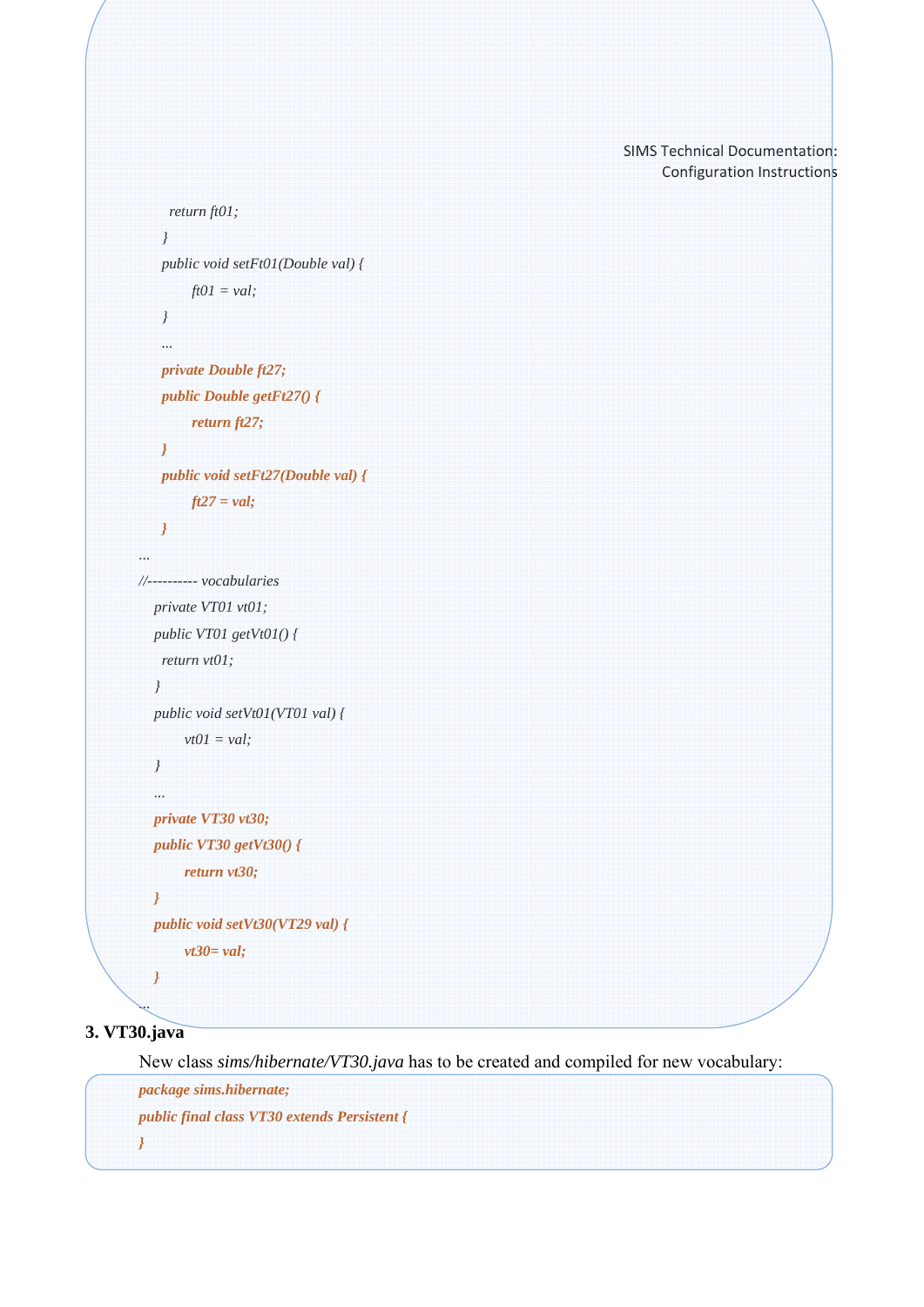# *6 Application forms for record editing/inserting - JSPs*

There are six JSPs that have to be changed to complete new SIMS configuration, all found in the *jspf* folder:

- 1. *AddTopE.jspf* and *AddTopB.jspf* (if first level table is changed: *a1\_persons* in default configuration),
- 2. *AddMiddleE.jspf* and *AddMiddleB.jspf* (if second level table is changed: *a2\_vists* in default configuration),
- 3. *AddBottomE.jspf* and *AddBottomB.jspf* (of third level table is changed: *a3\_samples* in default configuration).

When new attributes are added to a level, they have to be added to the edit page too. It is done in the editable part marked by commentary of *Add<level>E.jsp*. In the example (Figure 2) a new float characteristic was added to middle level. The new code to add would look similar to this:



The *Add<level>E.jspf* are used for creating new entries or editing a single entry. *The Add<level>B.jspf* are used for batch edit. The editable part of batch edit files differs from the single edit files with the additional checkbox next to each field. Therefore when adding new attributes, it is convenient to adjust the edit file and then just copy the new parts to the batch file and add the checkbox code next to each entry. The part that differs from the simple edit file is emphasized:

| $\langle\% -$ Float characteristic:--%>                                                  |                               |
|------------------------------------------------------------------------------------------|-------------------------------|
| $\langle tr \rangle$                                                                     |                               |
| <td>&lt;%=sims.changeMark("ft27")%&gt;</td>                                              | <%=sims.changeMark("ft27")%>  |
| <td class="dialh">&lt;%=sims.getLongName("ft27")%&gt;</td>                               | <%=sims.getLongName("ft27")%> |
| $\langle tdc \rangle < \frac{9}{2} \sin s. getInput("ft27", 10)\% > \langle tdc \rangle$ |                               |
| $\langle$ /tr>                                                                           |                               |

Following methods are used for SIMS edit/insert form creation:

| <b>Method</b>    | <b>Description</b>                                                                  | <b>Example</b>                                                                                                                                                                                                                                                |                               |
|------------------|-------------------------------------------------------------------------------------|---------------------------------------------------------------------------------------------------------------------------------------------------------------------------------------------------------------------------------------------------------------|-------------------------------|
| Sims.changeMark  | Used for the batch edit<br>files, for all types of<br>attributes                    | $\langle\%$ --String characteristic:--%><br>$\langle tr \rangle$<br>$\langle t \cdot d \rangle \langle \frac{\partial \phi}{\partial s} = -\frac{\partial \phi}{\partial s} \rangle$ single Mark("st23")%> $\langle \frac{\partial \phi}{\partial s} \rangle$ |                               |
| Sims.getLongName | Print LongName from<br>meta-data table. Is<br>used with all types of<br>attributes. | <td class="dialh">&lt;%=sims.getLongName("st23")%&gt;</td><br>$\langle t \, d \rangle \langle \frac{9}{6} \rangle = \langle t \, d \rangle$ sims.getInput("st23",20)% $\langle \frac{1}{6} \rangle$<br>$\langle t \rangle$                                    | <%=sims.getLongName("st23")%> |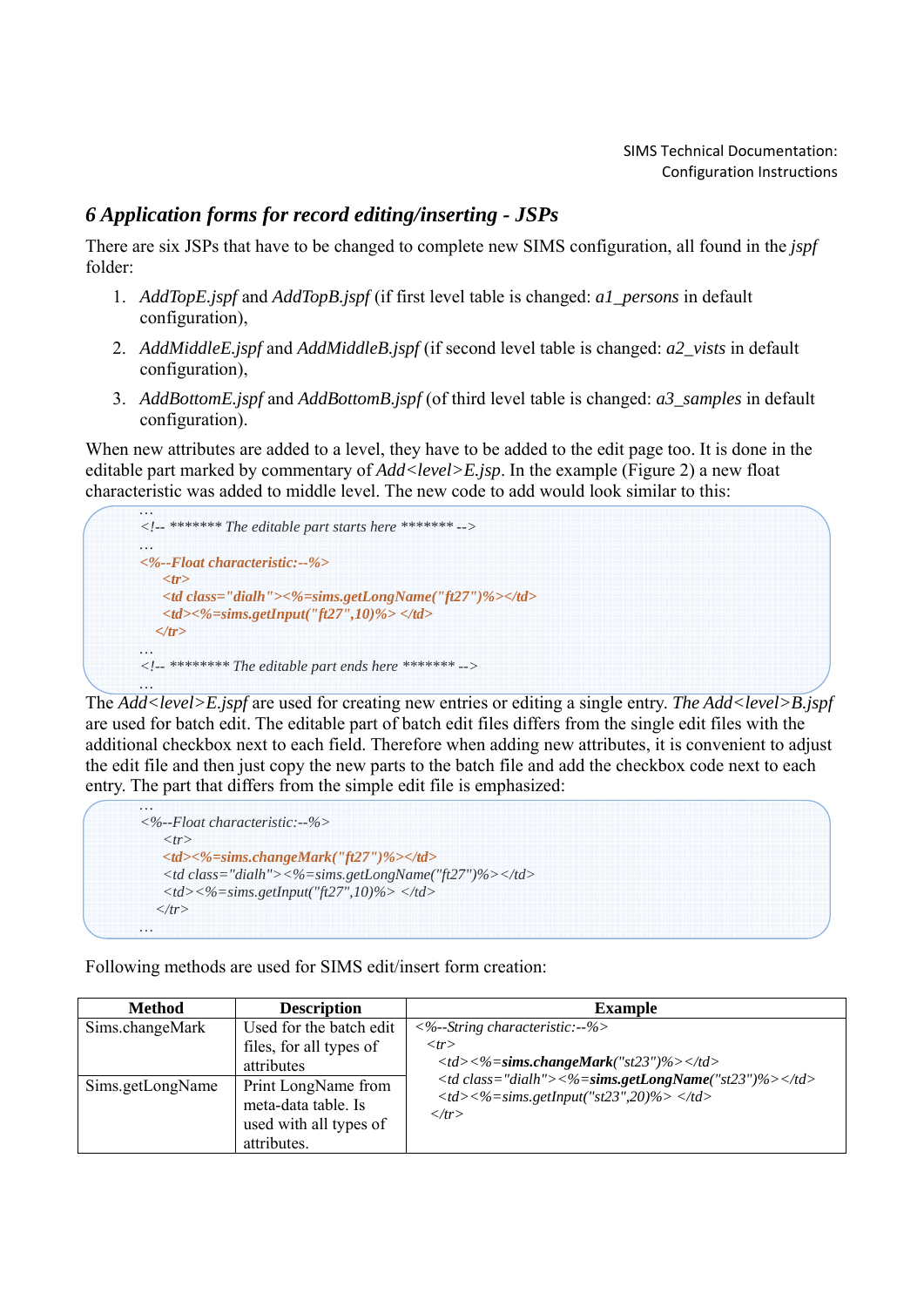| Sims.getCheckBox  | Create check box       | $\langle\%$ -Integer characteristic:--%>                                                                                                                                                        |                               |
|-------------------|------------------------|-------------------------------------------------------------------------------------------------------------------------------------------------------------------------------------------------|-------------------------------|
|                   | HTML element,          | $<$ tr $>$                                                                                                                                                                                      |                               |
|                   | checked if value of    | $\langle t \rangle$ class="dialh"><%=sims.getLongName("it13")%> $\langle t \rangle$ d>                                                                                                          |                               |
|                   | attribute is 1 and     | $\langle t \cdot d \rangle \langle \frac{\partial \phi}{\partial s} = -\frac{\partial \phi}{\partial s} \rangle$ subset CheckBox("it 13") %> $\langle \frac{\partial \phi}{\partial s} \rangle$ |                               |
|                   | unchecked if value is  | $\langle \rangle$ tr $>$                                                                                                                                                                        |                               |
|                   | 0. Only for IT type.   |                                                                                                                                                                                                 |                               |
|                   |                        | $\langle\%$ -Listed Characteristic:--%>                                                                                                                                                         |                               |
| Sims.getPromterVt | Create dropdown-       |                                                                                                                                                                                                 |                               |
|                   | menu HTML element      | $<$ tr $>$                                                                                                                                                                                      |                               |
|                   | with values from       | <td class="dialh">&lt;%=sims.getLongName("vt30")%&gt;</td>                                                                                                                                      | <%=sims.getLongName("vt30")%> |
|                   | appropriate vocabulary | $\langle t \, d \rangle \langle \frac{\partial \phi}{\partial s} \rangle = \langle t \, d \rangle$ simpsing the Prompter Vt (VT30.class, "vt30", false) %> $\langle t \, d \rangle$             |                               |
|                   | table. Only for VT     | $\langle \rangle$ tr $>$                                                                                                                                                                        |                               |
|                   | type.                  |                                                                                                                                                                                                 |                               |
| Sims.getInput     | Create input HTML      | <%--Integer value characteristic:--%>                                                                                                                                                           |                               |
|                   | element with value of  | $<$ tr $>$                                                                                                                                                                                      |                               |
|                   |                        | $\langle t \rangle$ class="dialh"><%=sims.getLongName("it14")%> $\langle t \rangle$                                                                                                             |                               |
|                   | attribute. For ST, DT, | $\langle 1d \rangle \langle 0 \rangle = \langle 0   0 \rangle$ sims.getInput("it14",10)% $\langle 1 d \rangle$                                                                                  |                               |
|                   | IT and FT types.       | $\langle \rangle$ tr $>$                                                                                                                                                                        |                               |
| Sims.getYear      | Create input HTML      | $\langle$ %-- date attribute (yyyy-mm-dd-hh-mm):--%>                                                                                                                                            |                               |
|                   | element with year      | $<$ tr $>$                                                                                                                                                                                      |                               |
| Sims.getMonth     |                        | <td class="dialh">&lt;%=sims.getLongName("dt01")%&gt;</td>                                                                                                                                      | <%=sims.getLongName("dt01")%> |
|                   | /month /day /hour      | $\langle 12 \rangle \langle 02 \rangle = \langle 02 \rangle$ sims.getYear("dt01", true)% > < b >                                                                                                |                               |
| Sims.getDay       | /minute from a DT      | $\langle b \rangle$ <%=sims.getMonth("dt01", true)%> <b>-</b>                                                                                                                                   |                               |
|                   | attribute.             | $\langle %=sims.getDay("dt01", true)\%>\langle$                                                                                                                                                 |                               |
| sims.getHour      |                        | $\langle b \rangle \langle \frac{1}{2}$ = sims.getHour("dt01", true)%> < b>-                                                                                                                    |                               |
|                   |                        | $\langle b \rangle \langle \frac{y}{z} \rangle = \langle b \rangle \langle \frac{y}{z} \rangle$ = sims.getMinute("dt01", true)% > $\langle \frac{dz}{z} \rangle$                                |                               |
| sims.getMinute    |                        | $\langle \Delta tr \rangle$                                                                                                                                                                     |                               |
|                   |                        |                                                                                                                                                                                                 |                               |
| Sims.getTextArea  | Create text-area       | $\langle\% - \text{string attribute}\rangle$ :-%>                                                                                                                                               |                               |
|                   | HTML element.          | $<$ tr $>$                                                                                                                                                                                      |                               |
|                   |                        | $\langle t \rangle$ class="dialh"><%=sims.getLongName("st24")%> $\langle t \rangle$ d>                                                                                                          |                               |
|                   |                        | $\langle 1d \rangle \langle 0  \langle 0  \rangle \langle 0  \rangle = \langle 1d \rangle$ states and TextArea("st24", 50, 5) %>                                                                |                               |
|                   |                        | $\langle t \rangle$                                                                                                                                                                             |                               |

*Table 4 Methods for attributes processing*

The examples in *Table 4* are for a simple edit page all except the first. It is not necessary to list all the available units of a DT attribute; more often just the first three are used. It is also possible to combine several different characteristics:

```
<%--Glucose medication--%> 
<tr> 
   <td class="dialh"><%=sims.getLongName("it09")%></td> 
   <td><%=sims.getCheckBox("it09") %> 
        &nbsp;&nbsp;<%=sims.getLongName("vt11")%> 
        &nbsp;&nbsp;<%=sims.getPrompterVt(VT11.class,"vt11", false) %> 
        &nbsp;&nbsp;<%=sims.getLongName("ft21")%> 
        &nbsp;&nbsp;<%=sims.getInput("ft21",10)%> 
        &nbsp;&nbsp;<%=sims.getPrompterSt(VT14.class,"st16",false)%> 
   </td> 
</tr>
```
To properly display dependent vocabularies in a single edit page, the code should look something like this: